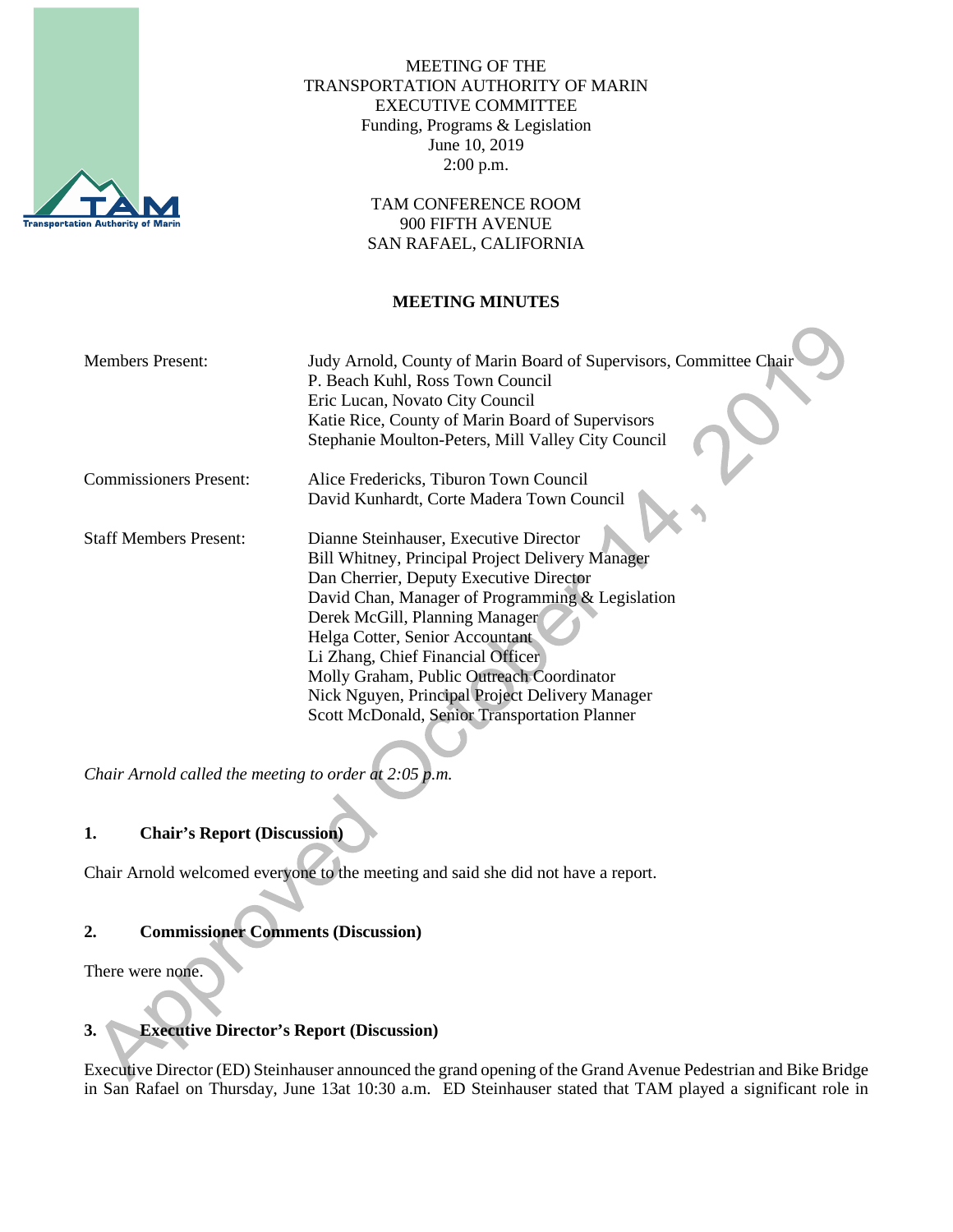TAM FP&L Executive Committee Meeting TAM Page 2 of 9 June 10, 2019

attracting grants and supplied funding for completion of the project. She invited the commissioners to attend this event.

ED Steinhauser discussed a sidewalk widening-connector project on Francisco Boulevard East, which is scheduled to start in 2020, and is fully funded with help from a substantial Active Transportation Program (ATP) grant from the Metropolitan Transportation Commission (MTC).

ED Steinhauser discussed a new electric vehicle (EV) campaign in conjunction with Marin Clean Energy (MCE) and the Bay Area Air Quality Management District (BAAQMD) to promote EVs. ED Steinhauser explained that TAM has agreed to a pilot project with the partner agencies who will contract directly with Drive Clean Marin (DCM). She stated that the goal is to promote greater adoption of EVs and that TAM will work with DCM on a community campaign to promote behavioral change, increase corporate awareness with events at corporate sites, and to develop EV buying and selling guides. TAM will commit up to \$27,000 towards the campaign and she thanked Commissioner Moulton-Peters for bringing the campaign to staff's attention.

ED Steinhauser provided an update on the Ramp Metering Project. She stated that meters are being installed on East Blithedale and that Caltrans will shortly begin work on Sir Francis Drake Boulevard. ED Steinhauser stated that Caltrans are providing good notification on ramp closures and that there have been no unexpected impacts to the public, with the project estimated to be completed by the Spring of 2020.

ED Steinhauser provided information on the upcoming Board Meeting on June 27, when the commissioners will interview final candidates for the Executive Director's position.

Commissioner Rice expressed her support for TAM's participation with partner agencies in the EV effort with DCM. She discussed her attendance of the EV 32 conference in Lyon, France, the difficulty of persuading people to switch to EV's and DCM's marketing expertise, and the importance of reducing greenhouse gas emissions.

Commissioner Moulton-Peters thanked Chair Arnold and ED Steinhauser for pursuing the EV partnership.

# **4. Open Time for Public Expression**

No one from the public came forward to speak.

# **5. Approval of Minutes from May 13, 2019** (Action)

Vice-Chair Fredericks moved to approve the minutes from May 13, 2019, which Commissioner Lucan seconded. The motion passed unanimously with Commissioner Moulton-Peters abstaining since she was not at the previous meeting.

# **6.** State Legislation Update (Discussion)

ED Steinhauser introduced Gus Khouri from Khouri Consulting. Mr. Khouri noted that the legislature is discussing the State Budget, which he said he would make available to staff on its release. He discussed a surplus of funds, which the state has prioritized for affordable housing, homelessness, healthcare, and clean water, in addition to bond debts and pension liabilities. Mr. Khouri stated that little has been set aside for transportation.

Mr. Khouri explained that there is recognition for the need for collaboration between agencies on reducing greenhouse gases, and he reported on a meeting that included Mary Nichols, Chair of the California Air Resources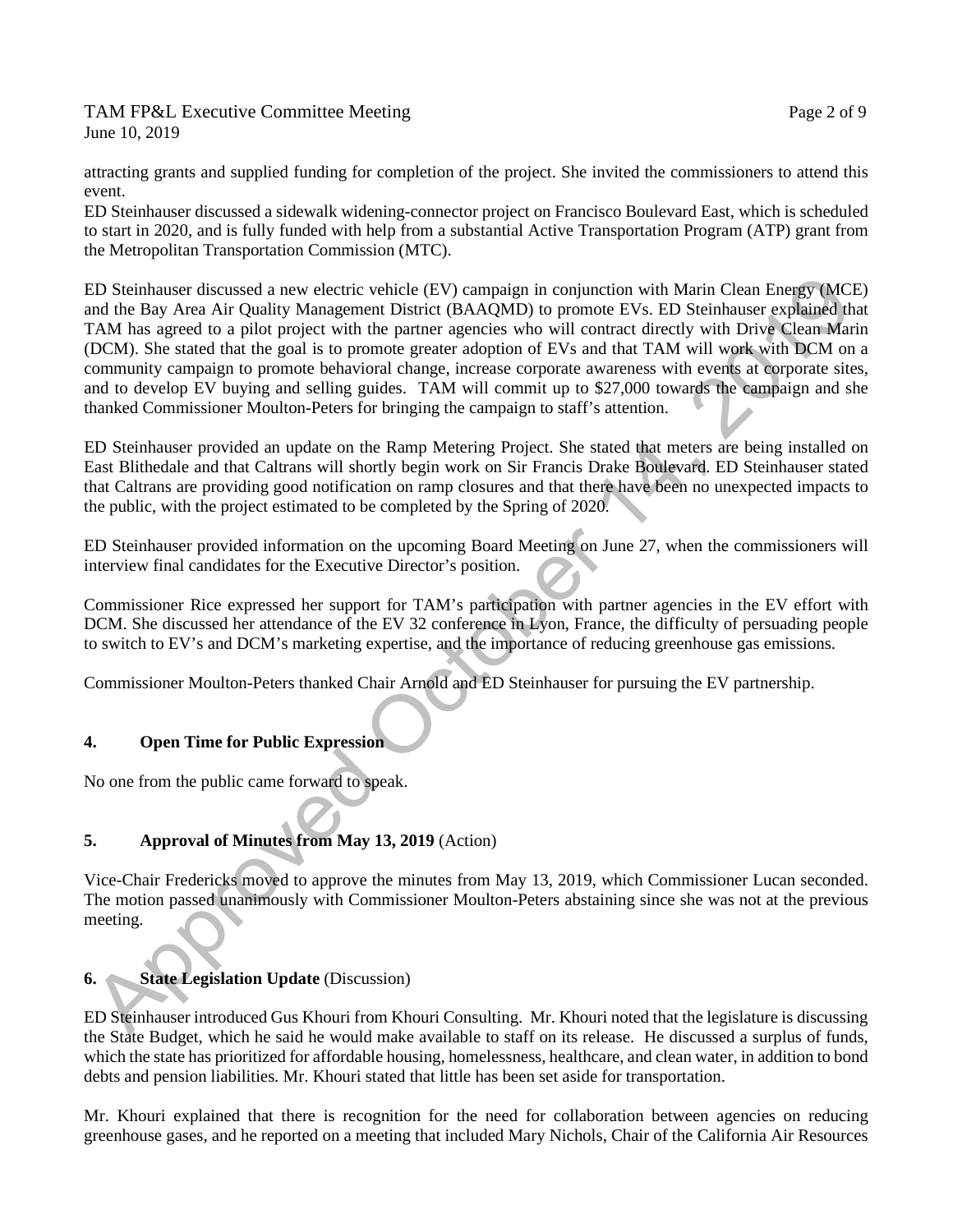### TAM FP&L Executive Committee Meeting TAM FREE 2 of 9 June 10, 2019

Board (CARB), and Susan Bransen, Executive Director of the California Transportation Commission (CTC). Discussions included the issues related to the extension of the Cap and Trade program by 10 years; the need to persuade people not to use cars; the need for improved infrastructure for EVs and EV affordability; the difficulty of getting people to think differently.

Mr. Khouri reported on the Governor's Affordable Housing Proposal, which would include \$250 million for local assistance and \$25 million for Association of Bay Area Governments (ABAG) to assist with planning and zoning. He stated that he had met with Governor Newsom in March who understood that local jurisdictions have limited capacity to address the housing issue. Their discussions included the need to include the private sector and concern relating to penalties if jurisdictions fail to undertake zoning reform. Mr. Khouri said he would apprise the commissioners as the legislation progresses.

Mr. Khouri provided an update on AB 252, sponsored by the Self-Help Counties Coalition, which would remove the sunset and allow the streamlining of the environmental clearance process for Caltrans' projects. He also discussed an amendment to SB 277, which proposes to alter the composition to the local partnership program for counties that have a sales tax measure for transportation. He explained that 50% of the funds are distributed by formula and 50% via a competitive program, and that TAM receives approximately \$700,000 annually by formula. Mr. Khouri explained that there is interest in a 95%/5% split, favoring formula, which would almost double the amount TAM receives but would not be of great financial help for a project such as the Marin Sonoma Narrows.

ED Steinhauser suggested that staff review the status at the next board meeting to see whether the CTC has reached its suggested compromise with the large and small counties.

Mr. Khouri also discussed AB 1487, a housing bill that would create the Housing Alliance for the Bay Area (HABA), compromised of the 9 bay area counties who are members of ABAG and MTC, with financing authority to raise taxes for affordable housing

ED Steinhauser reported that several counties are considering amendments to allow 90% of funds to be returned to the county of origin; that there is an opportunity for every county to participate in the housing authority; and that counties would have the option to opt in or out of proposed revenue measures.

Commissioner Fredericks reported on the proposed legislation as a member of the Housing Legislation Working Group for ABAG and MTC. She explained that the sales cap would not apply but that there is concern a housing measure might complete with local measures at the ballot. Furthermore, there was also concern that MTC and ABAG would manage the program, leaving HABA to distribute and allocate funds. There was general support for raising funds for affordable housing but not creating more bureaucracy.

In response to Commissioner Lucan, Mr. Khouri provided an update to ACA 1, which would allow a jurisdiction by a 55% voter threshold to impose a local tax for general infrastructure and affordable housing. Mr. Khouri also stated that there could be a 2020 ballot measure on split roll property that will benefit Marin Transit.

Commissioner Moulton-Peters stated that she found the housing updates useful.

Mr. Khouri discussed SB 330, which is attempting to streamline the affordable housing process by expediting the permitting process, restricting local jurisdictions from regulating parking near a transit stop and freezing impact fees.

In response to ED Steinhauser, Mr. Khouri stated that consideration is still being given to legislation that links to withholding transportation funds associated with housing production but that he believes there are other priorities including taxes for clean water, healthcare and homelessness.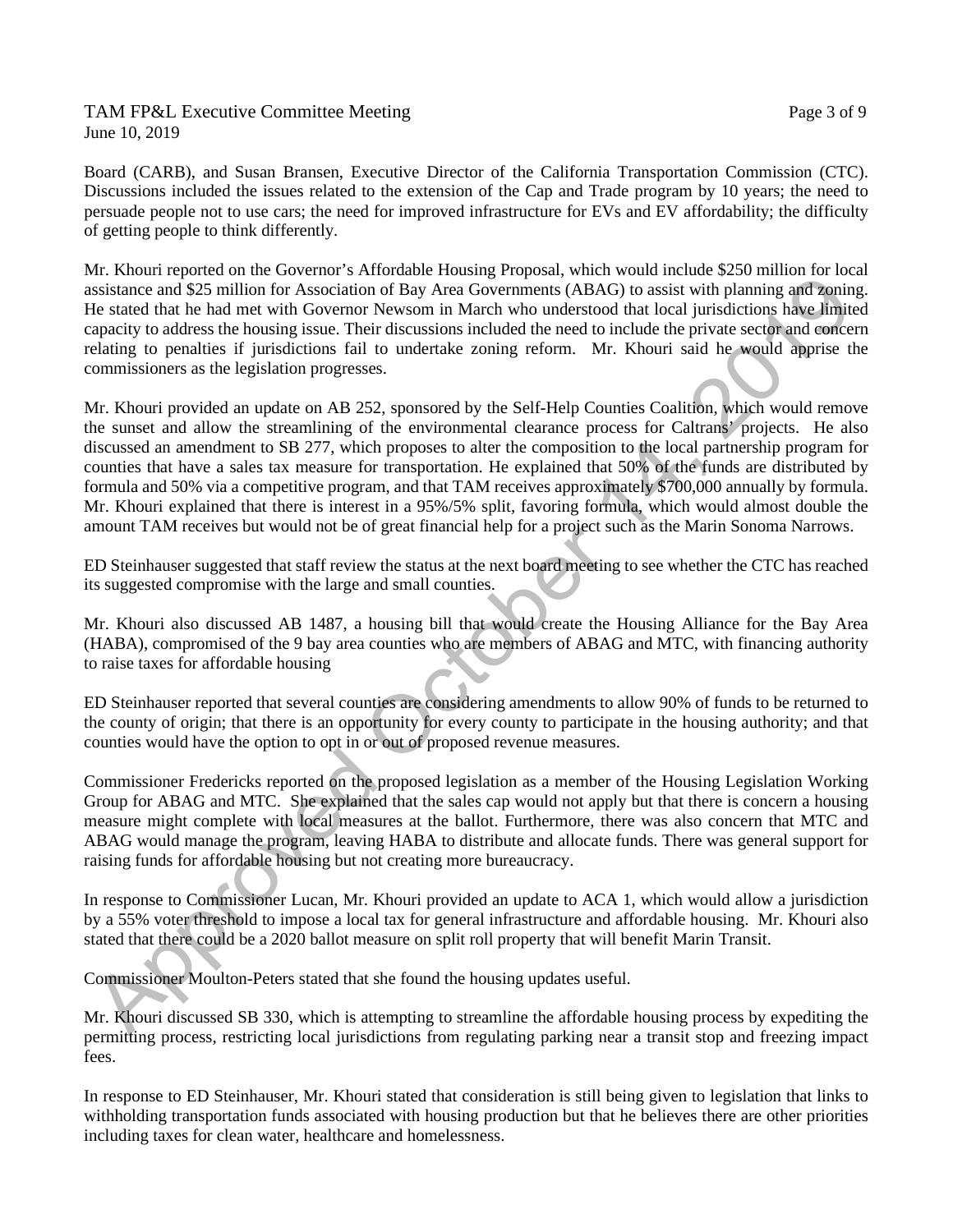### TAM FP&L Executive Committee Meeting TAM FREE Page 4 of 9 June 10, 2019

ED Steinhauser reported that MTC is considering conditioning funds in the Bay Area in relation to housing production, including local street and road funds, in addition to funds it controls. ED Steinhauser stated that the MTC Commission is meeting in July to discuss STIP policy and that counties are expected to resist conditioning STIP funds to housing production.

Commissioner Fredericks discussed her concern that jurisdictions would be penalized for not producing enough housing stock, in addition to those jurisdictions with non-compliant housing elements. Mr. Khouri explained that the state is expecting jurisdictions to create zoning opportunities for housing development, and that Cycle 6 of the Regional Housing Needs Assessment has language that requires a threshold to be met.

Chair Arnold discussed that the Housing Legislation Working Group was formed as a result of MTC/ABAG's CASA contract process. She added however that while members of the working group were provided with a lot of material and encouraged to provide input, they were never authorized to vote. Instead, they were advised that their input would be passed on. The chair noted that there was antagonism towards Marin initially because of a perceived benefit that is more lenient towards smaller cities and counties. She finalized her comments by stating that there will need to be a policy that applies, uniformly, amongst the small and large cities and counties.

Commissioner Moulton-Peters discussed her appreciation for information on State legislation that links transportation funding to housing development. She asked Mr. Khouri to research other states that already have similar legislation.

Mr. Khouri reported on his discussions with the working group that the Transit Association has been hosting to support potential legislation that reduces the amount of farebox recovery needed to access TDA funds. He explained that the reduction in ridership has affected other communities, and that local agencies might have similar problems with ridership decreasing which would put riders on low income at risk.

# **7. Measure A and Measure AA Reserve Fund Policy** (Action)

ED Steinhauser introduced David Chan, Manager of Programming & Legislation, and Li Zhang, Chief Financial Officer, to present the staff report which recommended that the committee recommend to the full TAM Board to:

1) Release all remaining Measure A Reserve funds in percentage shares as shown in the staff report and work with sponsor on allocation request for those funds;

2) Establish a percentage in the number of years for Measure AA Reserve funds to be incorporated in the Measure AA Strategic Plan; and,

3) Adopt a policy whereby a category or subcategory that uses Measure AA Reserve funds will be responsible for replenishing the used reserve funds over a reasonable time period.

Mr. Chan discussed TAM's ability to collect up to 10% of revenue as a reserve for use during a decline in revenue, unforeseen emergency funding needs, or for project and program deficits where there are no other funds to access.

Ms. Zhang discussed the results of a survey that was requested by Commissioner Moulton-Peters of the reserve policies for other Bay Area transportation agencies. She explained that the San Francisco County Transportation Authority (SFCTA) allocates between 5% - 15% each year as a reserve for emergency funding and the Napa Valley Transportation Authority (NVTA) has a general fund reserve and a transit fund reserve. Ms. Zhang stated that Solano Transportation Authority (STA) set aside reserve funds for Administration & Operations, Insurance, and \$5 million in funds for emergency project needs.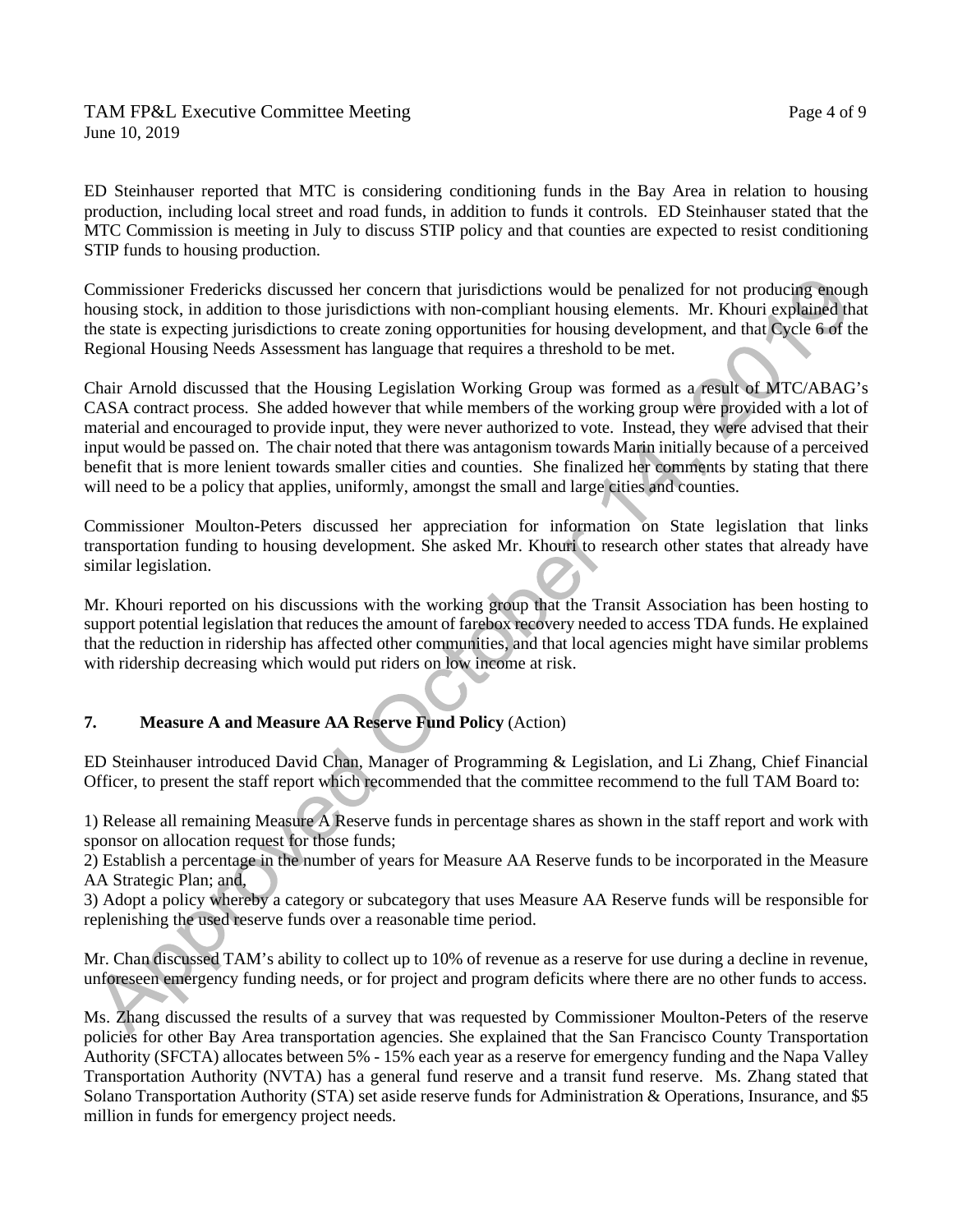TAM FP&L Executive Committee Meeting TAM FREE 2008 Page 5 of 9 June 10, 2019

In response to Commissioner Moulton-Peters, Ms. Zhang explained that the reserve funds for STA's Administration & Operations relate to office lease costs, HR support and the general operation needs of the agency, and that the Insurance reserve is necessary because the authority is self-insured.

Ms. Zhang discussed the reserve fund policy for Alameda County Transportation Commission (ACTC), which set aside up to 4.5% of its administration and operational funds as a reserve. She explained that between the two measures ACTC has, the annual sales tax revenue is between \$300 million - \$400 million, which enables the agency to set aside a reserve from a single fund, whereas TAM needs to take the reserve from different project strategies. Ms. Zhang stated that Contra Costa Transportation Authority (CCTA) also have large amounts of funding, which was earmarked for specific projects and programs over time so that funds accumulate.

Ms. Zhang explained that Sonoma County Transportation Authority (SCTA) appears to be the only agency who responded that do not have a formal reserve policy but has contingencies to help with emergency funding. She stated that San Mateo County Transportation Authority (SMCTA) and Santa Clara Valley Transportation Authority (VTA) have not responded to the survey yet.

Mr. Chan explained that approximately \$5.38 million of reserve funds are available under Measure A that can be allocated before collecting reserve funds under Measure AA. Mr. Chan stated the funds cannot be transferred to Measure AA because the funds are under different eligibility and the percentages are not equal. He explained that, for the first part of the staff recommendation, staff is proposing to allocate the funds to strategies under Measure A Per the percentage share specified in the Expenditure Plan.

Mr. Chan stated that the second part of staff's recommendation is to collect reserves under Measure AA beginning FY 19/20 with a target of no less than \$5 million, but with a preference to collecting \$7 million. Mr. Chan also explained that staff is proposing that a subcategory that uses Measure AA funds would be responsible for replenishing the funds to the original level over a reasonable period of time.

Commissioner Rice asked staff to clarify the amount of funds anticipated as a goal for the reserve. In response, ED Steinhauser stated that \$5 million accumulated in the reserve fund over a 5-year period during the 15 years that Measure A was in effect.

In response to Commissioner Lucan, Mr. Chan confirmed that staff has not yet notified the public works directors that they would be receiving Measure A reserve funds for local roads. Mr. Chan noted that, if approved, he would recommend that the commissioners make the funds available immediately so that they can be allocated at the same time as the annual allocation of local streets and roads funds in July.

Commissioner Lucan suggested that there should be a different reserve policy for each category. He discussed his concern that cities are entitled to 22% for local streets and roads and if TAM reserves 5% - 10% of those funds, a city might not be able to fund a street project with funds it was expecting.

Ms. Zhang explained that TAM withheld a total of \$140,000 from the City of Novato's share in the revenue under Measure A as part of the reserve funds, which is now being returned. She noted that, on the other hand, the total amount of \$5.38 million could have been made available for any major road project if a city had insufficient funds, which the jurisdiction would have needed to repay.

Commissioner Fredericks and ED Steinhauser discussed the advantages of having a reserve fund. ED Steinhauser explained that if reserves are not collected for each category, funds would not be available in an economic downturn should they be needed, and she cited the example of being able to provide Marin Transit with \$1.2 million so that it could complete the Novato Transit Station Project.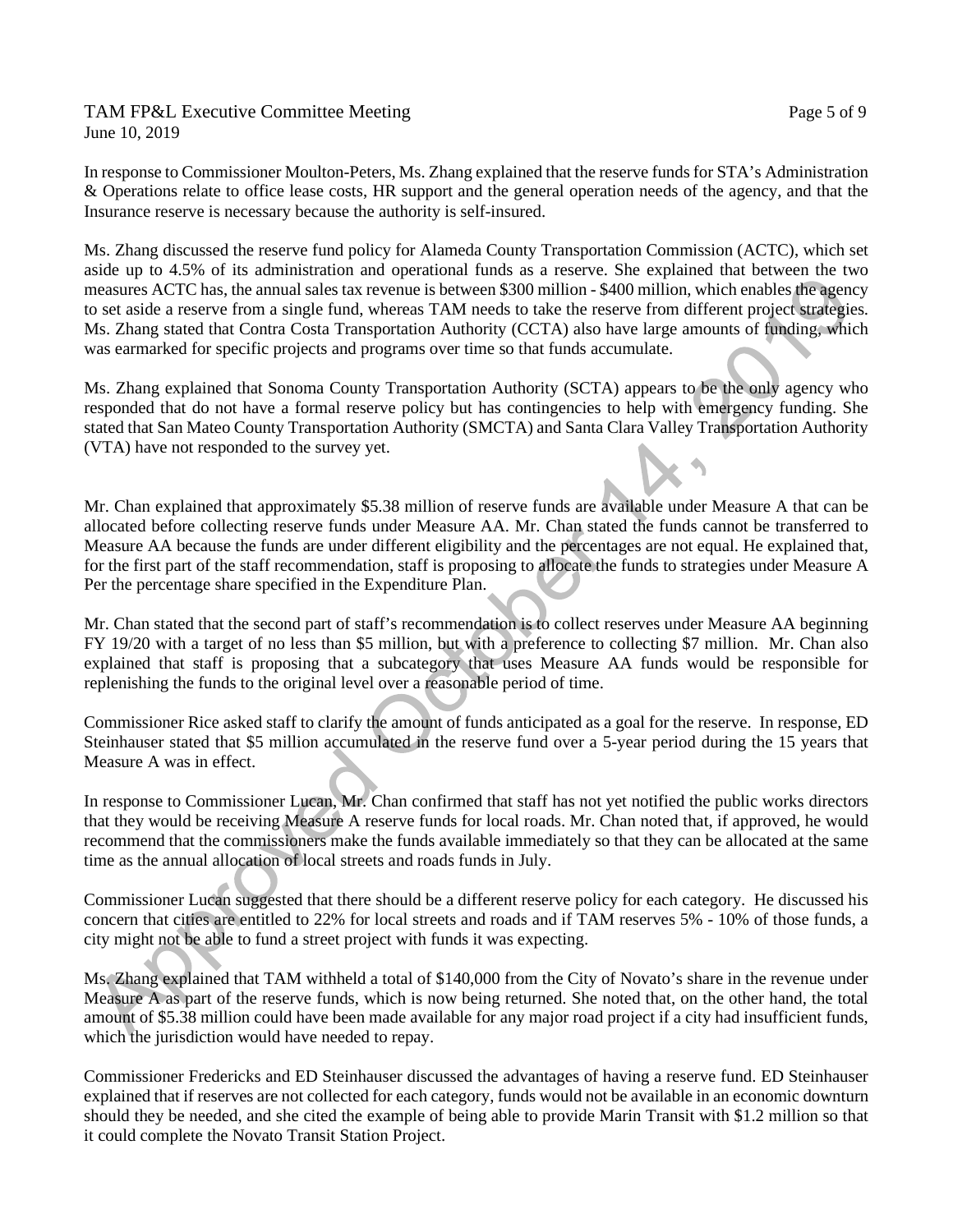### TAM FP&L Executive Committee Meeting TAM FREE 6 of 9 June 10, 2019

Commissioner Lucan discussed his concern that some categories would need more funding than others, so different reserve policies for each category might be needed.

Commissioner Moulton-Peters and Ms. Zhang discussed NVTA's two reserve funds, which includes a transit reserve fund. Ms. Zhang explained that its sales tax is not assigned to major roads or projects; that funds are returned to the jurisdictions by formula and so a reserve fund is unnecessary. She stated that TAM has projects, such as the MSN project, the Hwy 101/580 connector and a crossing guard program, which might have urgent funding needs in the future, noting that TAM has no other sources of funding.

In response to Commissioner Moulton-Peters, Ms. Zhang confirmed that Marin Transit does not have a shortfall in funding for the next two years, and it will have a carryover of approximately \$9.6 million by the end of FY 19/20. Ms. Zhang discussed Marin Transit's concern relating to funding for the Short-Range Transit Program (SRTP). She explained that revenue should increase for the new SRTP next year if there is no recession and that TAM's willingness to help with funding needs of other agencies if they experience shortfalls.

Commissioner Rice stated that she could support a reserve fund for a crossing guard program, but it would seem redundant for both Marin Transit and TAM to have duplicate reserve policies. Commissioner Rice stated that Measure AA did not seem to have language that precluded TAM from developing different reserve policies for different funding categories. ED Steinhauser stated that staff could seek a legal opinion.

ED Steinhauser stated that the reserve gives the agency the flexibility to provide funds for a project in a category or sub-category if a shortage of funds means that the project could not proceed. Without the reserve funds, ED Steinhauser explained that TAM would need to borrow money from the County or the larger cities. ED Steinhauser noted that TAM, rather than Marin Transit, provided funds from its reserve so Marin Transit can award the contract for its Novato Transit Station project.

Commissioner Rice stated that she understood TAM's position but confirmed she saw no reason for both agencies to have reserve funds. ED Steinhauser noted that the total amount recommended for a 2.5% reserve for transit category 4 over a 10-year period would be \$407,000.

Commissioner Moulton-Peters asked if there could be a potential shortfall for the San Rafael Transit Center. In response, ED Steinhauser stated that it has not been determined if the project is eligible under bus transit facilities, and that there will be Safe Pathway projects and major programs, such as crossing guards, which could need funds.

Ms. Zhang stated that each agency has its own reserves, and the purpose of TAM's reserve, as a transportation funding agency, is to provide funding for major projects where there are cashflow problems so TAM can delivery projects/programs in a more cost-effective way.

Commissioner Kuhl discussed his concern that TAM is providing no-interest loans with no set repayment terms, which a jurisdiction might take advantage of. Ms. Zhang explained that the reserve is a major source of revenue interest and that the agency might not have sufficient funds to undertake its current commitments without a reserve balance.

Chair Arnold asked staff if the reserve has been replenished or if it has always existed. ED Steinhauser explained that the original policy was to establish a reserve for the first five years under Measure A, some of which TAM was close to dipping into in 2009/2010 during the economic downturn. However, some funds were used to help the fund shortfall on the Novato Transit Center Project but repaid back. She stated that staff would like to release the \$5.38 million that remains because of the difficulty of moving the funds to the categories under Measure AA. She reiterated staff's strong recommendation to continue collecting reserve funds under Measure AA.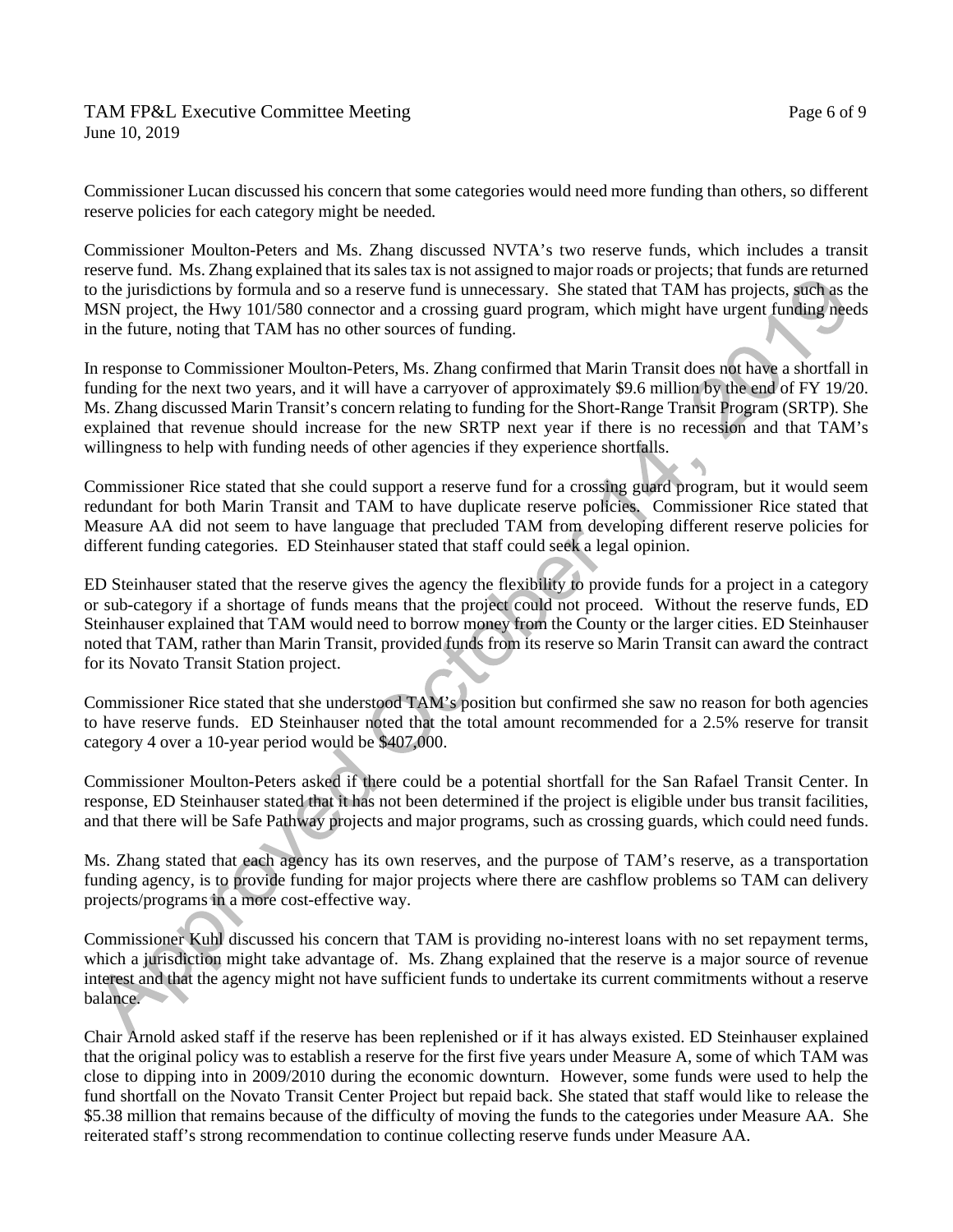In response to Commissioner Moulton-Peters regarding the different percentages of Reserve Fund share listed in the staff report, Mr. Chan explained that the Expenditure Plan determines the percentage of revenue allotted to each category.

Chair Arnold opened the item to public comment.

Nancy Whelan, General Manager, Marin Transit, confirmed she would prefer a 0% reserve because t Marin Transit has its own reserve funds. Ms. Whelan acknowledged that Marin Transit should have sufficient funds for the next two years, but that the change in revenue under Measure AA will affect its agency in year 3 because less Measure AA funding will be available. She expressed concern that TAM is collecting reserves from Measure A, which are intended for transit, for the broader use of the agency.

Ms. Zhang noted that TAM is a transportation agency that serves other needs besides transit in the county and that the original Expenditure Plan clearly gave TAM the ability to collect up to 10% of funds annually for a reserve for emergency needs. Ms. Zhang explained her belief that the fairest way to collect the reserve is to collect it from each of the categories so that all the categories are impacted in the same manner. She also emphasized that only 5% is proposed to be collected each year, while TAM is proposing to release the total \$5.38 million of reserved funds under Measure A all at once.

ED Steinhauser confirmed that the funds are not used for administration and staff costs.

In response to Commissioner Lucan, ED Steinhauser stated that staff would obtain the Citizens' Oversight Committee's opinion and legal clarification on whether different reserve policies could be applied to different categories. ED Steinhauser noted that the amount of emergency funds available might be limited.

Commissioner Fredericks stated her opinion that the agency should have a reserve fund to provide flexibility, and that she foresees a disaster should TAM not have funds to help a jurisdiction if there is a shortfall on a project. Vice-Chair Fredericks also stated that she would support staff's recommendation of 5% collected over a 5-year period.

Chair Arnold stated that she agreed with Commissioner Fredericks and suggested the TAM Board decides upon the level of reserve that should be collected because it would be making the decision to spend the reserves in an emergency.

Commissioner Rice stated that she would like clarification on why staff believe the best option is to collect 5% over a 5-year period. She discussed her concern that the reserve policy for the transit agency is being treated in the same manner as other categories and stated that the agency is managing its funds prudently. Commissioner Rice also stated that she would prefer to see Marin Transit have more control over its own allocation, including the reserve funds.

Commissioner Kuhl stated that he would support staff's recommendation.

ED Steinhauser and Commissioner Moulton-Peters discussed individual reserve policies for each of the measure's categories and ED Steinhauser confirmed it would be unlikely a category would be entitled to use the reserve if it doesn't contribute to the reserve. Commissioner Moulton-Peters stated that it would be worthwhile to get a legal opinion on that, and she confirmed her belief that a reserve is necessary.

Chair Arnold summarized the committee's comments by stating that the Board needs to discuss the reserve fund policy further when it meets later in the month.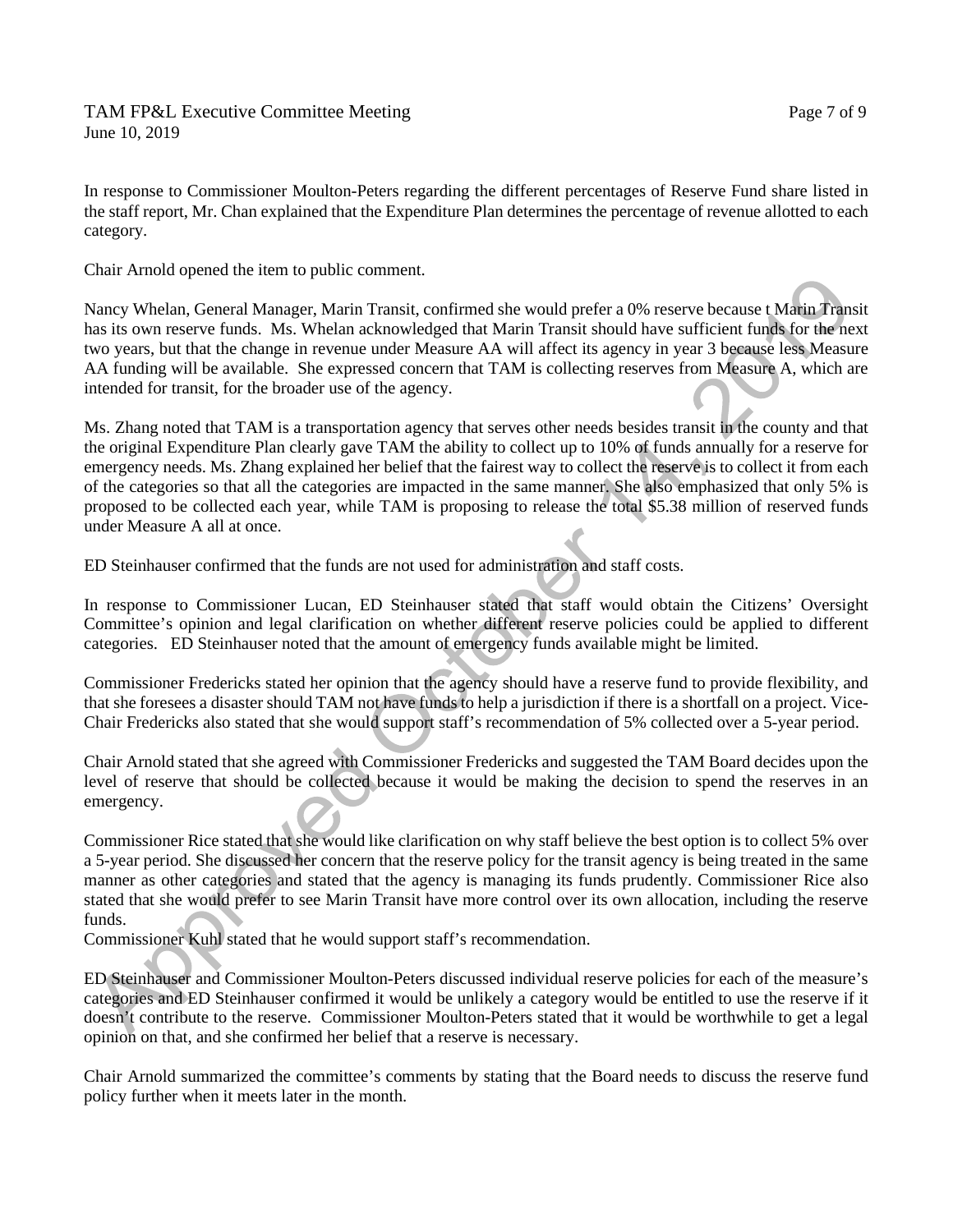### TAM FP&L Executive Committee Meeting TAM FREE Page 8 of 9 June 10, 2019

In response to Commissioner Moulton-Peters, ED Steinhauser explained that staff's recommendation to collect 5% over five years should provide an adequate buffer should the economy falter. She confirmed the reserve would also provide a source of funds for a capital project if state funds did not come through.

Commissioner Rice requested more information on staff's recommendation to collect 5% over five years, as opposed to the two other options presented. ED Steinhauser stated that those were options that were suggested to staff at the previous meeting of this Committee.

Commissioner Rice moved to approve the release of the remaining Measure A reserve funds in percentage shares as shown in the staff report and work with sponsor on allocation requests for those funds, which was seconded by Commissioner Fredericks. The motion was rescinded for further consideration by the TAM Board when ED Steinhauser confirmed TAM would be left with no reserve funds if the motion passed.

# **8. "GetSMART" Lyft Pilot Program Lyft/Whistlestop Contract Amendments** (Action)

Senior Transport Planner Scott McDonald presented this item and asked the Committee to review and forward to the full TAM Board for approval:

- (a) Authorizing the Executive Director to extend the GetSMART Lyft pilot program to December 31, 2020 and allow staff to modify the program in conjunction with the TAM Commute Alternatives and Reduction of Trips (CART) group, an Ad-Hoc Committee of the TAM Board
- (b) Authorizing the Executive Director to increase Lyft's contract by \$80,000, for a new not to exceed amount of \$185,000, and increase Whistlestop's contract for supplemental ADA services by \$60,000, for a new not to exceed amount of \$125,000, with funds from the Vehicle Registration Fee, Measure B, 3.2, Commute Alternatives Program

He explained that the program was launched in 2017 and has provided approximately 12,500 trips taking riders to and from SMART stations. He stated that the program is a key part of TAM's efforts to provide local transportation and connections to transit in Marin County, and that staff is recommending extending the contracts with Lyft and Whistlestop to the end of 2020 Mr. McDonald noted that the programs will support SMART's extension to Larkspur next year.

ED Steinhauser expressed the wish for the service to operate for a year after the opening of SMART's Larkspur extension to rack up as many trips as possible.

Commissioner Moulton-Peters stated that she recalled discussions relating to the need to cap the number of rides. Mr. McDonald explained that Whistlestop has expressed concern the demand for rides might exceed its capacity when the Larkspur extension opens, which might result the need to cap some trips. He stated that TAM is working with Marin Transit about potentially enhancing the program.

Commissioner Moulton-Peters moved to recommend that the TAM Board:

- a) Authorize the Executive Director to extend the GetSMART Lyft pilot program to December 31, 2020 and allow staff to modify the program in conjunction with the TAM Commute Alternatives and Reduction of Trips (CART) group, an Ad-Hoc Committee of the TAM Board
- b) Authorize the Executive Director to increase Lyft's contract by \$80,000, for a new not to exceed amount of \$185,000, and increase Whistlestop's contract for supplemental ADA services by \$60,000, for a new not